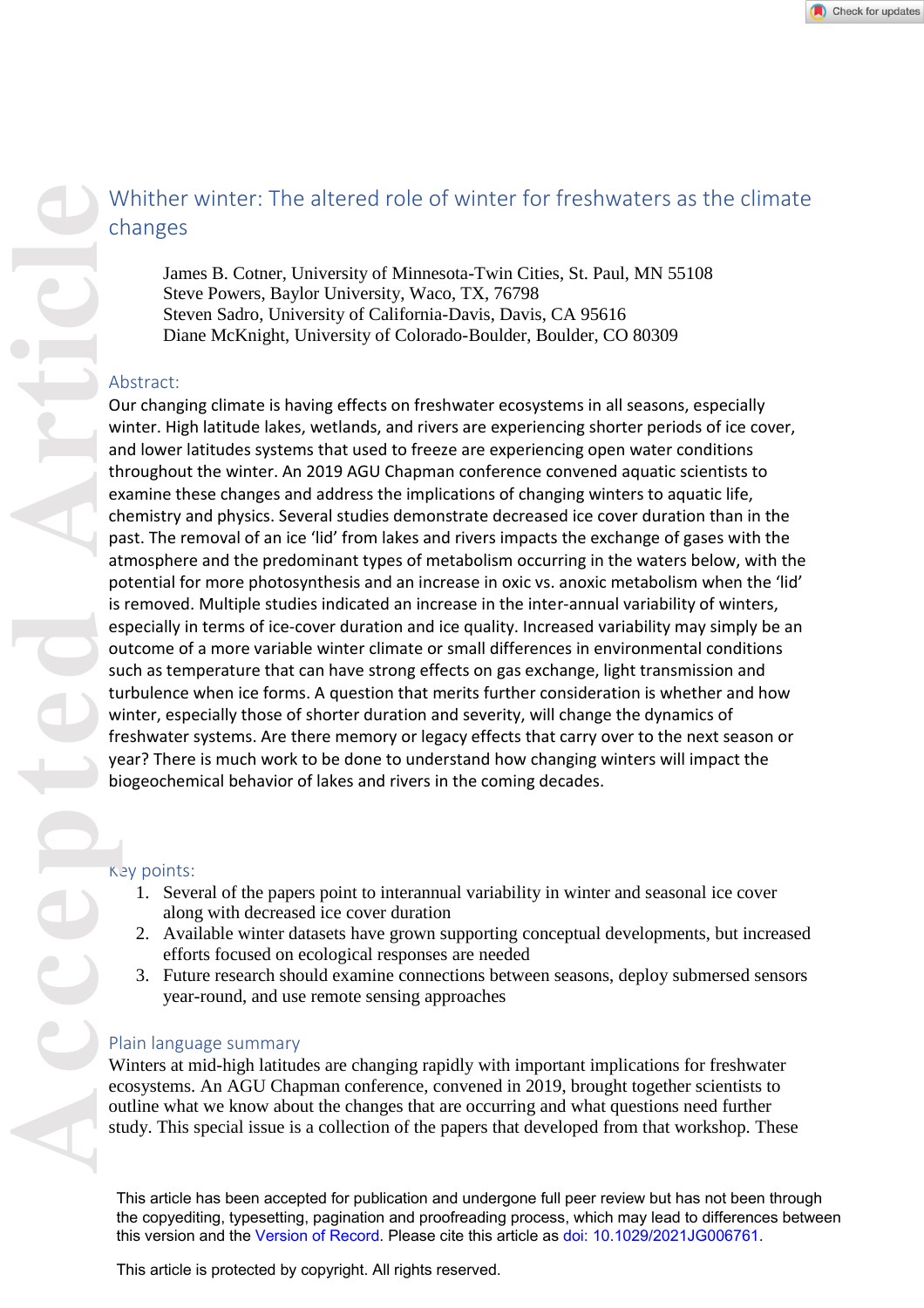studies demonstrate that lakes and rivers at mid-high latitudes are experiencing less ice cover duration and greater variability in year-to-year ice cover. Changing ice and snow cover impacts processes occurring under ice in winter by altering the light regime, mixing, biota present, and the availability of oxygen. There are many important research questions regarding winter dynamics that still need to be addressed but one of the most important ones has to do with how changing winters might influence the biota in other seasons.

The Earth is warming due to increased greenhouse gas concentrations in the atmosphere, but warming is not uniform. Specifically, ecosystems at high latitudes and elevations are warming faster than the global average over the past 150 years (IPCC 2021). As temperatures increase and precipitation patterns shift globally (Harris et al. 2020, O'Reilly et al. 2015), ecological and biogeochemical processes are responding to a changing winter where there is more precipitation as rainfall and the winter season is of shorter duration. Lakes and rivers occupy center stage in this dynamic environment because they are sentinels of human influence on landscapes and climate (Adrian et al., 2009; Williamson et al., 2009). Most of the world's naturally formed freshwater lakes are located above 45° north (Verpoorter et al. 2014), typically freeze during winter, and are expected to continue losing ice coverage in coming decades (Magnuson et al. 2000, Sharma et al. 2019).

As seasonal lake ice-cover duration declines or even disappears in some regions, these freshwater systems are losing one of the most important features of the winter season in temperate and polar regions. Yet, mostly due to the difficulties of sampling during periods of icecover, we actually know little about what happens in lakes under ice and what the significance of under-ice processes are following ice-breakup. How much of annual production occurs under ice? In the past, it was presumed to be very little, but recent estimates are challenging those assumptions (Hampton et al. 2017; Song et al. 2019; Yoshida et al. 2003). Do winter and underice biogeochemical conditions have implications for spring and summer dynamics and if so, how are those implications changing with rapidly changing winters?

**Example 19**<br> **Accept 1999**<br> **Accept 1999**<br> **Accept 1999**<br> **Accept 1999**<br> **Accept 1999**<br> **Accept 1999**<br> **Accept 1999**<br> **Accept 1999**<br> **Accept 1999**<br> **Accept 1999**<br> **Accept 1999**<br> **Accept 1999**<br> **Accept 1999**<br> **Accept 1999** To address these questions and many others, a group of investigators held a Chapman Conference in October 2019 at Flathead Lake Biological Station ('Winter Limnology in a Changing World'). Organizing topics included climate and ice dynamics, biological and biogeochemical connections across seasons, temperature dependency of biotic processes and habitat, and trophic interactions under ice. There were more than 50 participants from 8 countries and more than 25% of the attendees were students. An "unconference" format was emphasized and working groups included many collaborators who had never met before. This conference was the last many would attend for some time because of the Covid-19 pandemic that erupted shortly after. We are fortunate that we were able to push forward on winter work and the relationships cultivated by the conference may prove to have lasting impact in aquatic science. The papers presented in this volume are likely to be an important part of that legacy. Here, we provide an overview of the key findings of articles contained in this special issue.

#### Concepts and syntheses

One of the goals of the conference was to develop conceptual perspectives on how winter is responding to a changing climate and how wintertime processes interact with processes during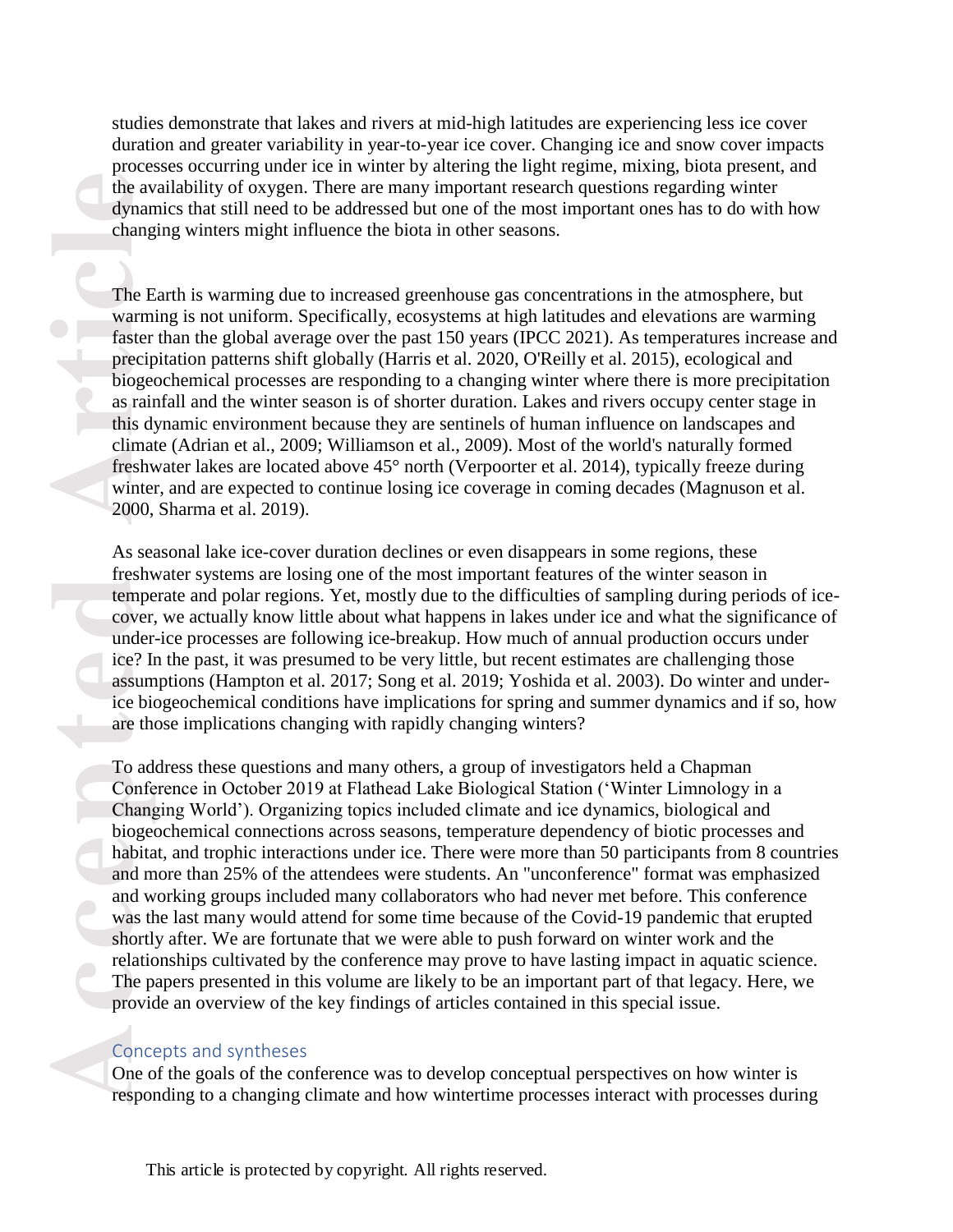**Accession and a contract of a summand a** developed a series of No last two mind and a contract of No last two unique contract of No last two mique to the contract of No last two unique sample due to patter winter advand l other seasons. The significance of winter to freshwater processes has long been recognized (Wetzel 2001) but the underpinnings of the relationships between the physical drivers and biogeochemical dynamics have lacked a conceptual model. In the Lake Ice Continuum Concept (LICC), Cavaliere et al. (2021) identify key drivers of variation in winter processes in lakes focusing particularly on the myriad aspects of ice itself and the subsequent role of ice in mediating ecosystem energetics. Ice can be present or absent, it can cover a lake for a long time or a short time, and it can vary from optically transparent columnar ice ('black ice') to more opaque ('white ice'), all with important implications for biological, chemical and physical processes. The review and synthesis by Jansen et al. (2021) focused on developing an integrative understanding of how physical processes in lakes in winter are linked to biogeochemical and ecological dynamics. Primary drivers such as light availability and distribution of heat within the water column have cascading effects on critical chemical parameters such as redox state, which impacts both nutrients and predominant metabolic processes including aerobic respiration, nitrification-denitrification coupling, methane oxidation (Sawakuchi et al. 2021), and other anaerobic metabolisms such as methanogenesis, sulfate reduction, anoxygenic photosynthesis and anammox. These metabolic differences at the bottom of the food web impact higher trophic levels but our understanding of these connections are understudied. Cavaliere et al. (2021) present important hypotheses about the within lake differences under various types of winter regimes, and the significance of these within lake dynamics to ecosystem scale processes in winter and subsequent seasons needs further exploration.

#### Changes in lake and river ice

In lakes, the phenomenon of a decreasing period of winter ice in the northern hemisphere has been recognized for quite some time (Anderson et al. 1996; Magnuson et al. 2000; Magnuson et al. 1997). The rich dataset available at the Experimental Lakes Area in Canada adds an important nuance to this general trend by clearly demonstrating that not only is the duration of ice cover decreasing with time, but the interannual variability is actually increasing (Higgins et al. 2021). This work shows that ice-on dates in these lakes are trending later with a high degree of variation and a mean decrease of about 25 days for all of the lakes in the past 50 years. Interannual variation in ice cover duration has doubled over that same time-period.

Evidence continues to grow that many lakes worldwide are experiencing declines in the number of ice-covered days. Focusing on the Laurentian Great Lakes, Ozersky et al. (2021) reviewed available information about winter processes. Similar to the ELA lakes, there can be dramatic interannual variability in the maximum spatial extent of ice on in-lake physics, biology, and biogeochemistry. Of particular importance for communities in the extensive Great Lakes region of North America, winters achieving 25% or less ice coverage have become more frequent in the last two decades in Lake Superior, Michigan, Huron, Erie, and Ontario. The Great Lakes present unique logistical challenges for studying winter-time processes, such as safely accessing sampling sites located far from shore. But they also can behave very differently than small lakes due to greater patchiness and transitory nature of ice cover along with very different stratification patterns. Additional research infrastructure would greatly enhance our ability to understand winter processes in large lakes, and their role in shaping broader seasonal cycles (Figure 1), in advance of potentially unprecedented changes that could occur in association with continued ice loss.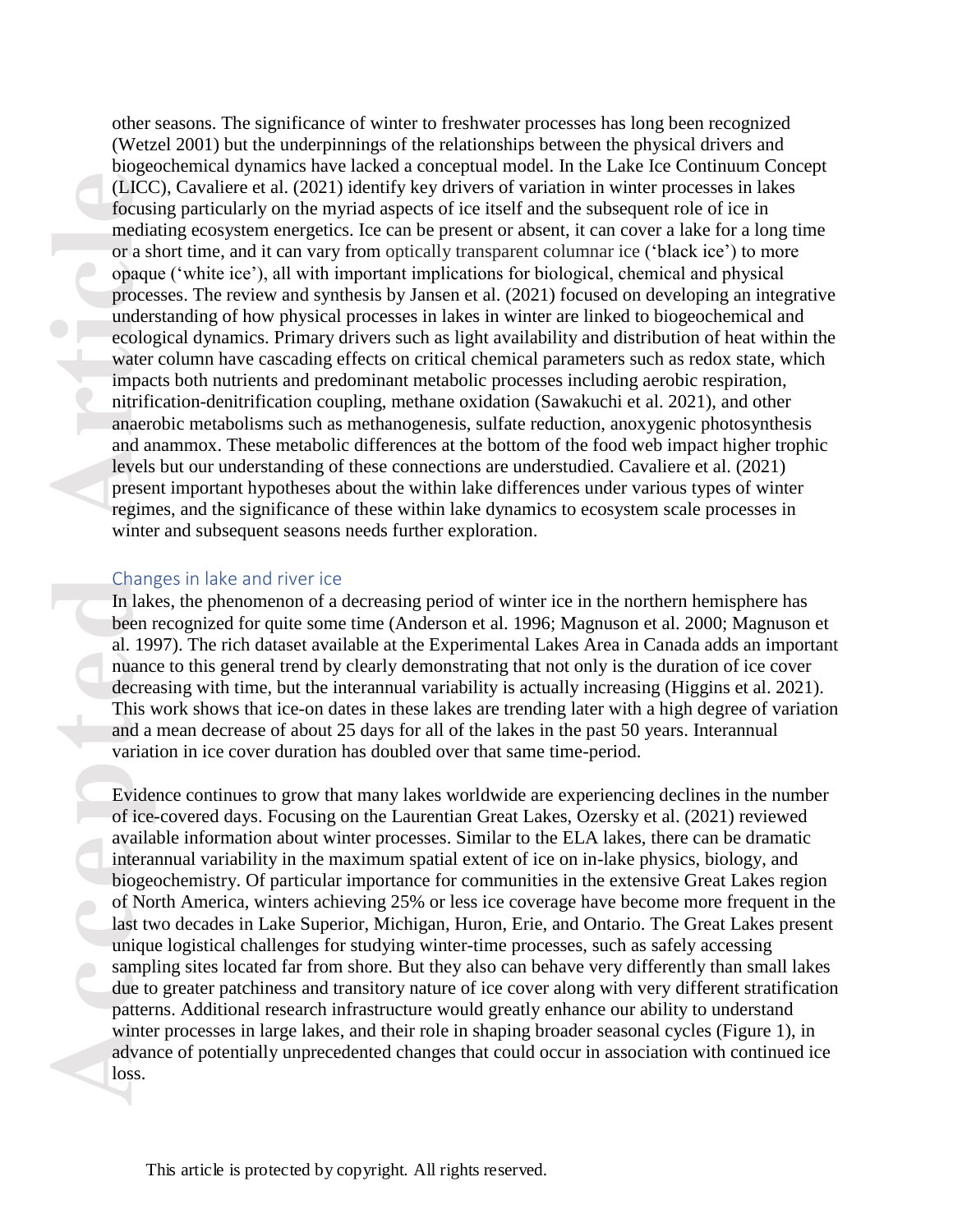**Access to the article of 15**<br> **Access to the article of 15**<br> **Access to the article of 15**<br> **Access to the article of 15**<br> **Access to the article of 15**<br> **Access to the seried cover, et al.**<br> **Access to the seried conditi** The special issue includes two other new analyses of long-term trends in lake ice using well over a century of records for lakes around the world. Imrit and Sharma (2021) found that ice-on dates have shifted 11 days later per century based on linear regression in 18 lakes, while ice-off dates have shifted 9 days earlier per century. Sharma et al. (2021) explored questions involving lake ice trends, with attention to the warmer winters of record, for 60 lakes mostly in North America and Northern Europe that had more than 100 years of ice records. They found that in addition to shifts in mean ice cover duration, the more extreme years of latest ice-on, earliest ice-off, and shortest ice cover duration have also become more frequent in the last few decades. Perhaps most importantly, they found the rate at which lakes are becoming ice-free has increased with respect to historic analyses. The most recent years in the analysis (1992-2016) had the most rapid change in ice cover. These analyses of lake ice trends contribute to an important and very active research area that builds on earlier ice work (Magnuson et al. 2000, Benson et al. 2012). Will these trends continue? Undoubtedly that question is in the forefront of many researchers' minds. Decreases in uncertainty of long range global and regional climate models lead many researchers to expect that weather conditions required for longer seasonal ice duration, thicker ice, and larger spatial extent of ice coverage will generally continue shifting northward and to higher elevations in coming decades.

Multiple articles highlight differences in ice phenology within and among regions. As discussed above, Higgins et al. (2021) found that winter ice-cover duration varied by more than one month among 30 lakes in Northwestern Ontario. Cross-lake variation in the ice-off date involved relationships between lake size, snow thickness, and ice thickness. Smits et al. (2021) used a set of 15 lakes spanning a large elevation gradient in the Sierra Nevada of California to highlight the considerable among-year variability in duration of ice cover, with about a 40 day difference in duration of ice-cover resulting from variation in winter snowpack and temperature. Very high snowpack on high elevation mountain lakes was identified as a more important driver of ice-off and ice-phenology than in low elevation lakes. In Antarctic lakes that experience year-round ice cover, new insights about seasonal dynamics and long-term trends in phytoplankton (Patriarche et al. 2021) provide an important juxtaposition for the community of researchers who have worked primarily in the northern hemisphere.

Similar to lakes, the winter conditions experienced by rivers at high latitude are changing due to the impacts of climate change (Thellman et al. 2021). Due to the tremendous variability in river size, steepness, flow, shape and watershed characteristics, the local manifestations can be incredibly variable. Nonetheless, many rivers and streams experience some degree of winter ice conditions and we know very little about how ice influences aquatic ecology and biogeochemistry in these systems, particularly in headwater systems. It is critical to observe these dynamics to predict and manage them in the future. Changing phenology is one of the wellstudied components of changing climate in terrestrial systems, but it is far less understood in lotic systems. The timing of leaf-fall, ice formation, and ice break-up are not often considered in rivers but could have far-ranging effects on food webs and biogeochemistry.

#### Physical and biogeochemical dynamics

Physical dynamics are a fundamental abiotic control on ecosystem processes during the winter. Jansen et al. (2021) provide a thorough review of physical mechanisms occurring during the winter, and importantly synthesize their implications for geochemical and biological processes.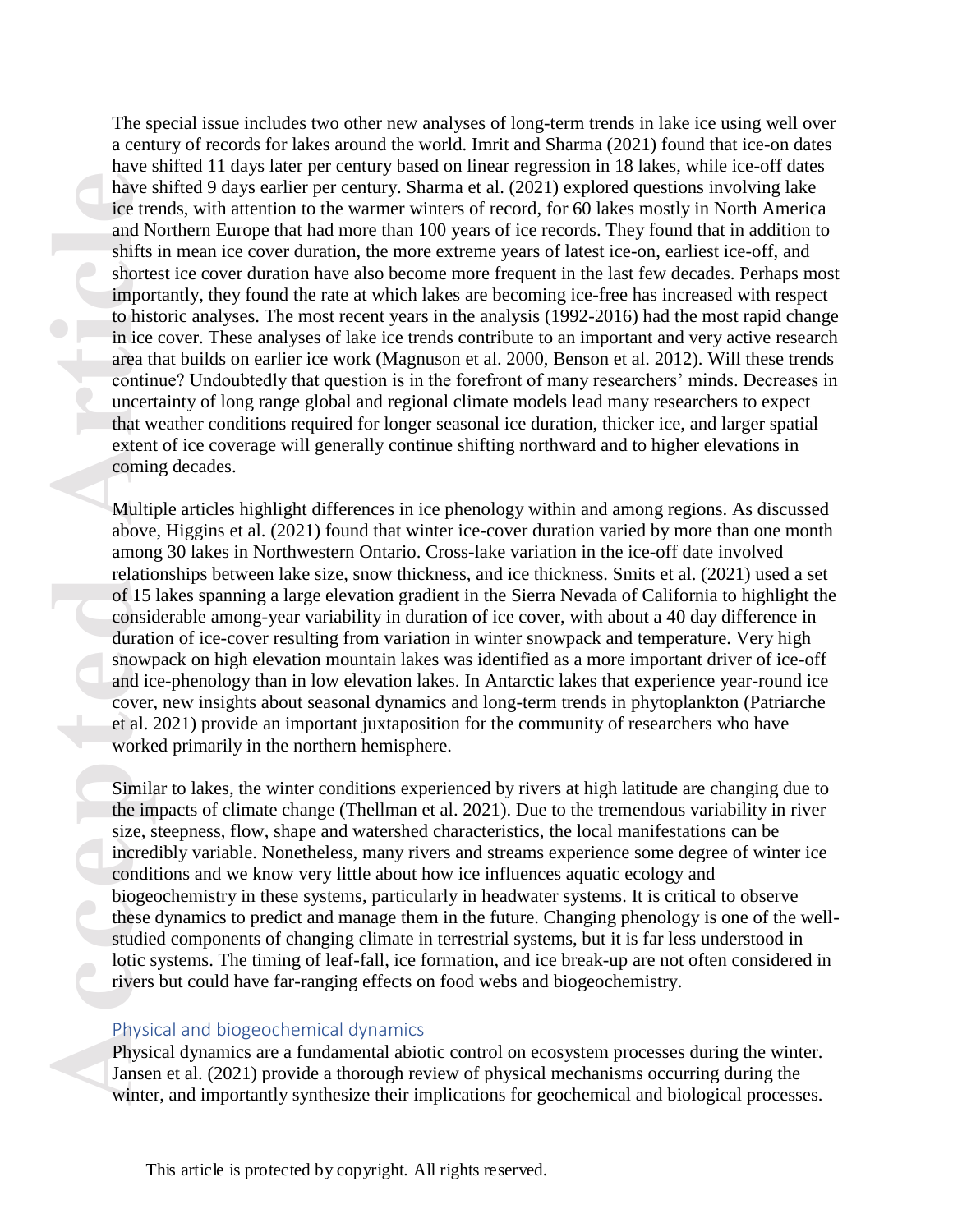They address such questions as: How much mixing is occurring under ice, what are the most important drivers and what does it mean for biological processes like primary production and decomposition? What are the implications for nitrification/denitrification and other redoxcoupled processes? During ice cover, organisms are exposed to complex hydrodynamics involving density currents, gyres, internal waves, and horizontal convection (Jansen et al. 2021). For example, density currents associated with slight warming or cooling of water near its maximum density of 4°C, and solute production, can be detected as soon as ice cover forms. These density currents have been observed to circulate water both downslope and upslope within lakes, with velocities on the order of  $10^{-3}$  m s<sup>-1</sup> on the downslope and  $10^{-6}$  m s<sup>-1</sup> to  $10^{-5}$  m s<sup>-1</sup> on the upslope.

A key component discussed in the LICC (Cavaliere et al. 2021) are the effects of ice, and snow and ice, on redox conditions. Redox is a master variable (Wetzel 2001) that strongly influences the types of metabolism that occur in aquatic ecosystems. McAdams et al. (2021) observed the migration of reduced sulfur species from several centimeters below the sediment-water interface when no ice was present in shallow Prairie Pothole lakes to at or above the sediment-water interface under the ice. Another study found a relationship between methane oxidation and P content among different lakes (Sawuchi et al. 2021), which could also be a redox-related relationship given that phosphate is released from sediments at higher rates under lowered redox states (Mortimer 1942).

**Example 1999**<br>
A key<br>
and ic<br>
the up<br>
A key<br>
and ic<br>
the ty<br>
migra<br>
when<br>
interfact<br>
conter<br>
relatic<br>
states<br>
The totenabli<br>
tempe<br>
Sierra<br>
precip<br>
off, w<br>
under<br>
lakes<br>
and in<br>
compe<br>
ice-ou<br>
Anoth<br>
types.<br>
plants<br>
obser The tools available for studying winter biogeochemical processes are improving rapidly, enabling high frequency measurements even under ice of important parameters such as temperature, pH and dissolved oxygen (DO). Using temperature and DO probes in lakes of the Sierra Nevada and the Klamath mountains, Smits et al. (2021) concluded that air temperature and precipitation (snowfall) were the most important drivers of the timing of ice formation and iceoff, while lake morphometry was the most important factor determining DO depletion rates under ice. They found that seasonal and interannual variability were higher in small, shallow lakes than larger, deeper lakes. New research describes the particulate organic matter, fatty acid, and inorganic nutrient content within Arctic lake ice (Imbeau et al. 2021), under-represented components of lake biogeochemical budgets that become available to planktonic microbes upon ice-out in spring or summer.

Another factor affecting DO depletion rates under ice in shallow lakes is the dominant plant types. A considerable literature has examined differences in shallow lakes where the dominant plants are macrophytes ('clear' lakes) vs. phytoplankton ('turbid' lakes). Rabaey et al. (2021) observed similar DO dynamics in these systems in the open water seasons (spring, summer and fall), while in winter under ice, there were greater oxygen depletion rates in the clear lakes, likely a consequence of degradation of the accumulated plant biomass without ingress from the atmosphere. Coupled with observations that clear lakes have lower N:P ratios than turbid lakes, likely due to increased denitrification (Ginger et al. 2017), it may be that winter provides some 'memory' that is manifest throughout the year in these shallow lakes.

In deep lakes, winter may also induce memory effects that remain throughout the open water period. Dugan (2021) examined ice-on and ice-off dates at different latitudes and observed that ice-off dates are changing more than ice-on dates but that the effects are different in northern vs.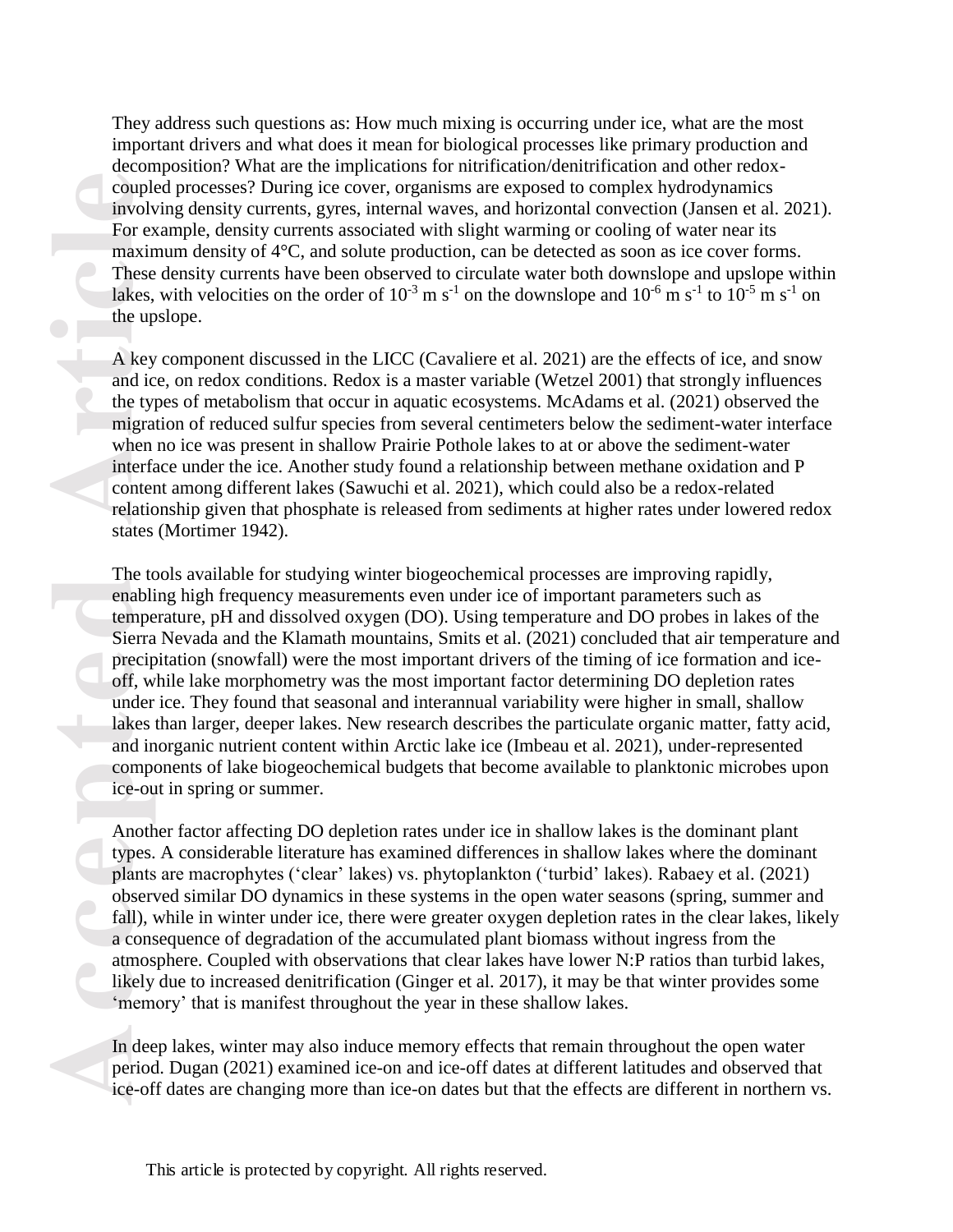southern Wisconsin lakes. Earlier ice-off in the northern lakes led to warmer hypolimnia but not necessarily increased dissolved oxygen depletion due to incomplete mixing at late ice-off. Nonetheless, changes in stratification due to a warming climate are likely going to be most severe in higher latitude lakes due to the fact that those systems are warming fastest. The findings raise the possibility that the strength of linkages between winter and summer may decrease as lake ice is lost.

# Biology

**Exercised Exercised Species**<br> **Access Specified Specified Specified Specified Specified Specified Specified Specified Specified Specified Specified Specified Specified Specified Specified Specified Specified Specified Spe** New tools are also becoming available to study how under low light conditions the amount of light available directly influences phytoplankton composition. Using an over winter deployment of a fluoroprobe to analyze shifts in phytoplankton pigments in a permanently ice-covered Antarctic lake, Patriarche et al (2021) were able to track the shifts from dominance by chlorophytes in summer to dominance by mixotrophic cryptophytes and haptophytes in winter, a condition of total darkness. This shift represents not only a change in phytoplankton composition, but also a change in overall ecosystem function during winter that may occur when snow cover greatly reduces the penetration of light through the ice and snow cover in Antarctic lakes. Coupling these *in situ* measurements with remote sensing tools that are being used to assess lake dynamics in winter (Engram et al., 2020; Moukomla & Blanken, 2016) and are likely to become increasingly important. Given that sampling in winter is inherently difficult and sometimes dangerous, these tools provide an avenue for dramatically expanding the scope of our understanding of winter dynamics in lakes. Moreover, the Covid-19 pandemic and associated disruption of travel globally has underscored the value of these sampling measures.

In another examination of winter-summer linkage, Hazuková et al. (2021) analyzed phytoplankton in two contrasting Arctic lakes that differed in dissolved organic carbon concentration, and by extension, light availability. Their data suggested that under-ice phytoplankton provide seed populations for early spring blooms, with largest shifts in species composition occurring in late summer associated with nutrient depletion and/or grazing. Even in situations where summer and winter conditions in the water column bear little resemblance to each other, it is still possible the seasons could be linked through unmeasured "carrier" variablesfor example, if winter conditions favor secondary production of benthic invertebrates that then become an important summer food source to fish as they emerge.

Returning to rivers, Thellman et al. (2021) reviewed the literature on ecology under river ice and examined relationships between winter gross primary production (GPP) and river size. Based on a compiled stream dataset (Appling et al. 2018) that included 25 stream sites with mean winter air temperatures between 0 and 2°C., the fraction of annual GPP produced in winter was largest in small rivers. This finding is opposite of predictions from the river continuum concept and river observations taken during ice-free conditions, perhaps because small canopy-covered streams have high sensitivity to the gain in winter light availability associated with winter canopy loss. However, in the face of a warming winter, changes in the distribution of primary production and broader river ecology are possible. For example, Jankowski et al. (2021) found that in warmer winters, the Upper Mississippi River experienced higher chlorophyll and by extension, phytoplankton biomass. Chlorophyll concentration was highest in ice-free reaches and backwaters, and occasionally exceeded summer values.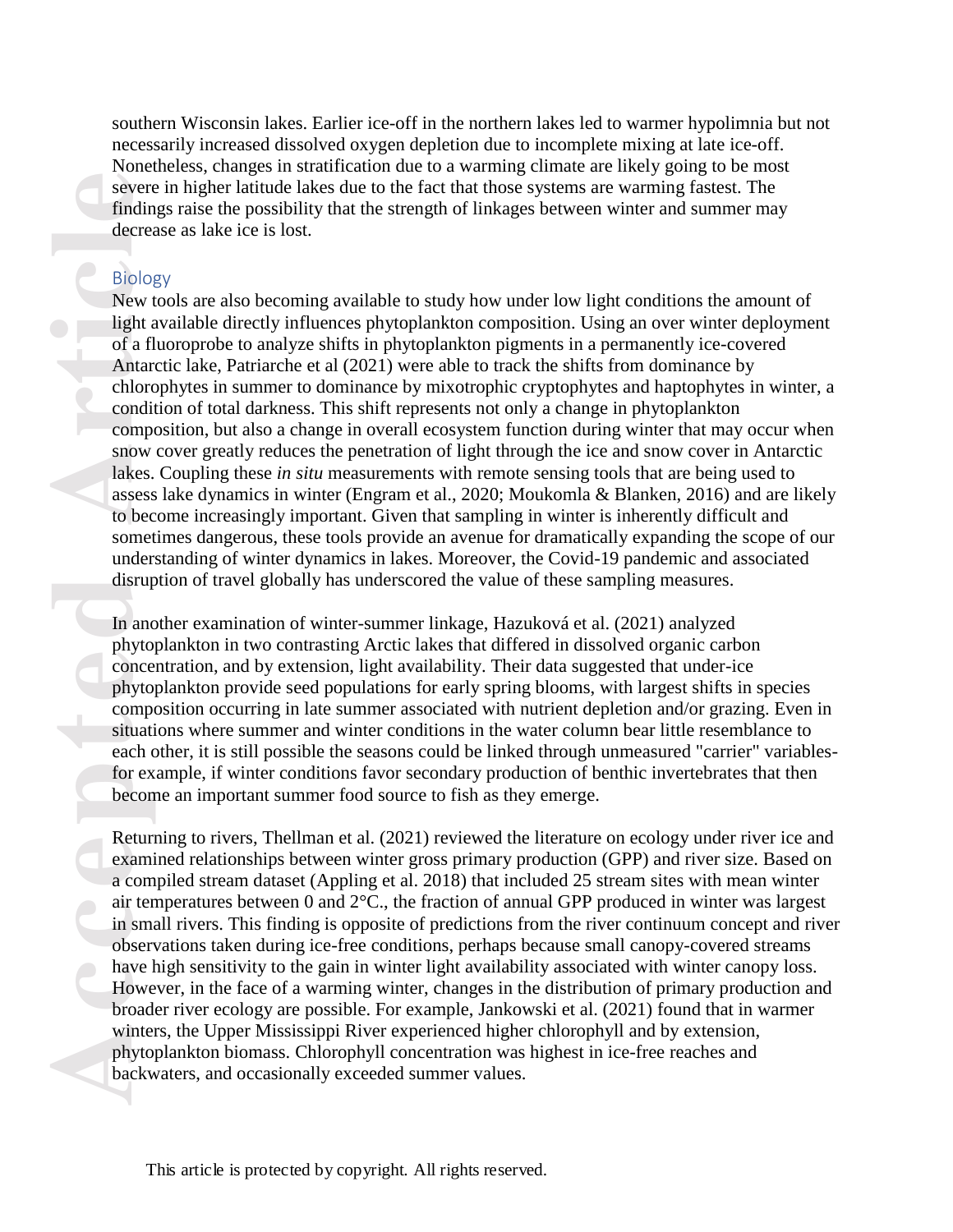

Figure 1. Seasonal change at Lake Itasca, Minnesota, USA showing summer, autumn, winter, and early spring. Photos by Lesley Knoll.

# **Conclusions**

This compendium represents state-of-the-art research on how freshwaters are changing in winter due to a changing climate and hydrology. Papers covered a wide range of aquatic system sizes, from small lakes to large and small rivers to the Laurentian Great Lakes, and a myriad of geographical regions from lowland to alpine systems, and Arctic to boreal to temperate to Antarctic systems. The tools and study foci exemplified in this collection of papers examining winter dynamics vary from physical processes to chemical dynamics to changes in organisms and communities to ecosystems.

Several avenues for future research emerged from collaborations presented in this special issue. In addition to long-term changes associated with ice and snow, interannual variability in air temperature and precipitation is significant and important for interpreting lake-climate and riverclimate interactions. Interannual variability in temperature alone can change ice dynamics and increase variability, through numerous thermodynamically-controlled biological processes. As observations accumulate, interannual variability becomes increasingly useful for predicting the future. Prior event sequences can be classified and used to weigh predictions and forecasts if/when similar conditions return to the system. Long-term records can also be used to evaluate whether the current year deviates from other years that had similar patterns of air temperature, snowpack, or other climate variables. Time lags, memory, legacies– these concepts are relevant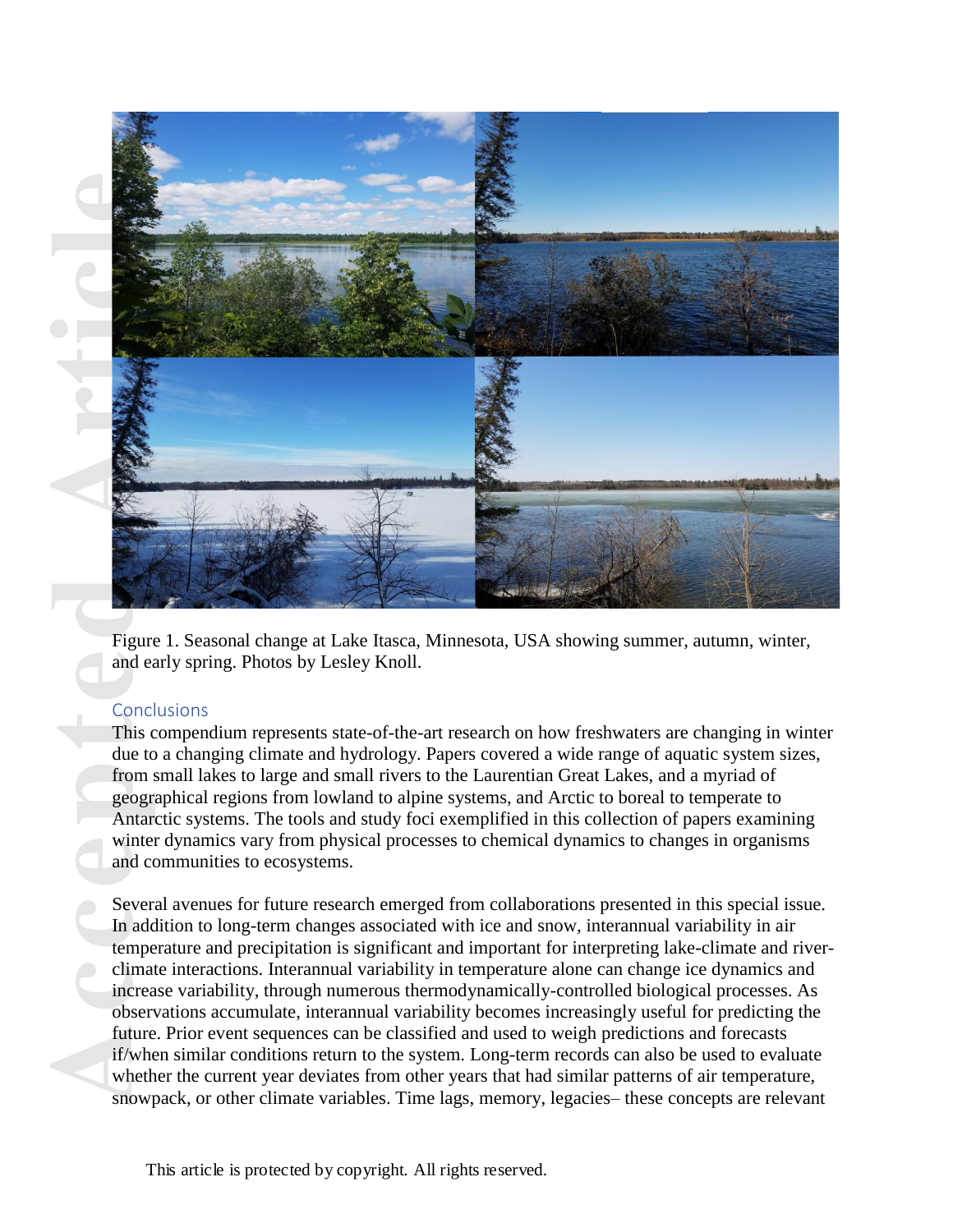**Access 1998**<br>
Access 1999<br>
Access 1999<br>
Access 1999<br>
Access 1999<br>
Access 1999<br>
And 1200<br>
And and *Oce*<br>
App al. (180<br>
Ben 120<br>
(18. Cav<br>
The Dyr http Dug<br>
Ten http Dug<br>
Ten http Dug<br>
Ten http Eng<br>
Me: Cha Gin Cot<br>
shal Ha for evaluating linkages to connections among seasons, and the degree to which summer follows winter conditions or vice versa. Collaborations represented in this special issue revealed considerable interest in seasonal connections, which could help us establish how patterns of ice loss interact with aquatic processes outside of winter. But there remains much work to be done in terms of identifying testable hypotheses about seasonal connections. Remote sensing of lake and river ice and color represents an important avenue that can help us understand the broader phenology of aquatic ecosystems, including potential connections among seasons, especially for sites where in situ approaches can be combined with satellite approaches. It is essential for researchers to continue expanding their capacity to collect observations across all seasons and deploy *in situ* sensors year-round.

### References

Adrian, R., Reilly, C. M. O., Zagarese, H., Baines, S. B., Hessen, D. O., Keller, W., et al. (2009). Lakes as sentinels of climate change. *Limnology and Oceanography*, *54*, 2283–2297.

Anderson, W. L., Robertson, D. M., & Magnuson, J. J. (1996). Evidence of recent warming and El Niño-related variations in ice breakup of Wisconsin lakes. *Limnology and Oceanography*, *41*(5), 815–821. https://doi.org/10.4319/lo.1996.41.5.0815

Appling, A. P., Read, J. S., Winslow, L. A., Arroita, M., Bernhardt, E. S., Griffiths, N. A., et al. (2018). The metabolic regimes of 356 rivers in the United States. *Scientific Data*, *5*(1), 180292. https://doi.org/10.1038/sdata.2018.292

Benson, B. J., Magnuson, J. J., Jensen, O. P., Card, V. M., Hodgkins, G., Korhonen, J., et al. (2012). Extreme events, trends, and variability in Northern Hemisphere lake-ice phenology (1855–2005). *Climatic Change*, *112*(2), 299–323. https://doi.org/10.1007/s10584-011-0212-8

Cavaliere, E., Fournier, I. b., Hazuková, V., Rue, G. p., Sadro, S., Berger, S. a., et al. (2021). The Lake Ice Continuum Concept: Influence of Winter Conditions on Energy and Ecosystem Dynamics. *Journal of Geophysical Research: Biogeosciences*, e2020JG006165. https://doi.org/10.1029/2020JG006165

Dugan, H. A. (2021). A Comparison of Ecological Memory of Lake Ice-Off in Eight North-Temperate Lakes. *Journal of Geophysical Research: Biogeosciences*, *126*(6), e2020JG006232. https://doi.org/10.1029/2020JG006232

Engram, M., Walter Anthony, K. M., Sachs, T., Kohnert, K., Serafimovich, A., Grosse, G., & Meyer, F. J. (2020). Remote sensing northern lake methane ebullition. *Nature Climate Change*, *10*(6), 511–517.<https://doi.org/10.1038/s41558-020-0762-8>

Ginger, L. J., Zimmer, K. D., Herwig, B. R., Hanson, M. A., Hobbs, W. O., Small, G. E., & Cotner, J. B. (2017). Watershed vs. within-lake drivers of nitrogen: phosphorus dynamics in shallow lakes. *Ecological Applications*, *27*(7), 2155–2169. https://doi.org/10.1002/eap.1599

Hampton, S. E., Galloway, A. W. E., Powers, S. M., Ozersky, T., Woo, K. H., Batt, R. D., et al. (2017). Ecology under lake ice. *Ecology Letters*, *20*(1), 98–111. https://doi.org/10.1111/ele.12699

Harris, I., Osborn, T. J., Jones, P., & Lister, D. (2020). Version 4 of the CRU TS monthly high-resolution gridded multivariate climate dataset. *Scientific Data*, *7*(1), 109. https://doi.org/10.1038/s41597-020-0453-3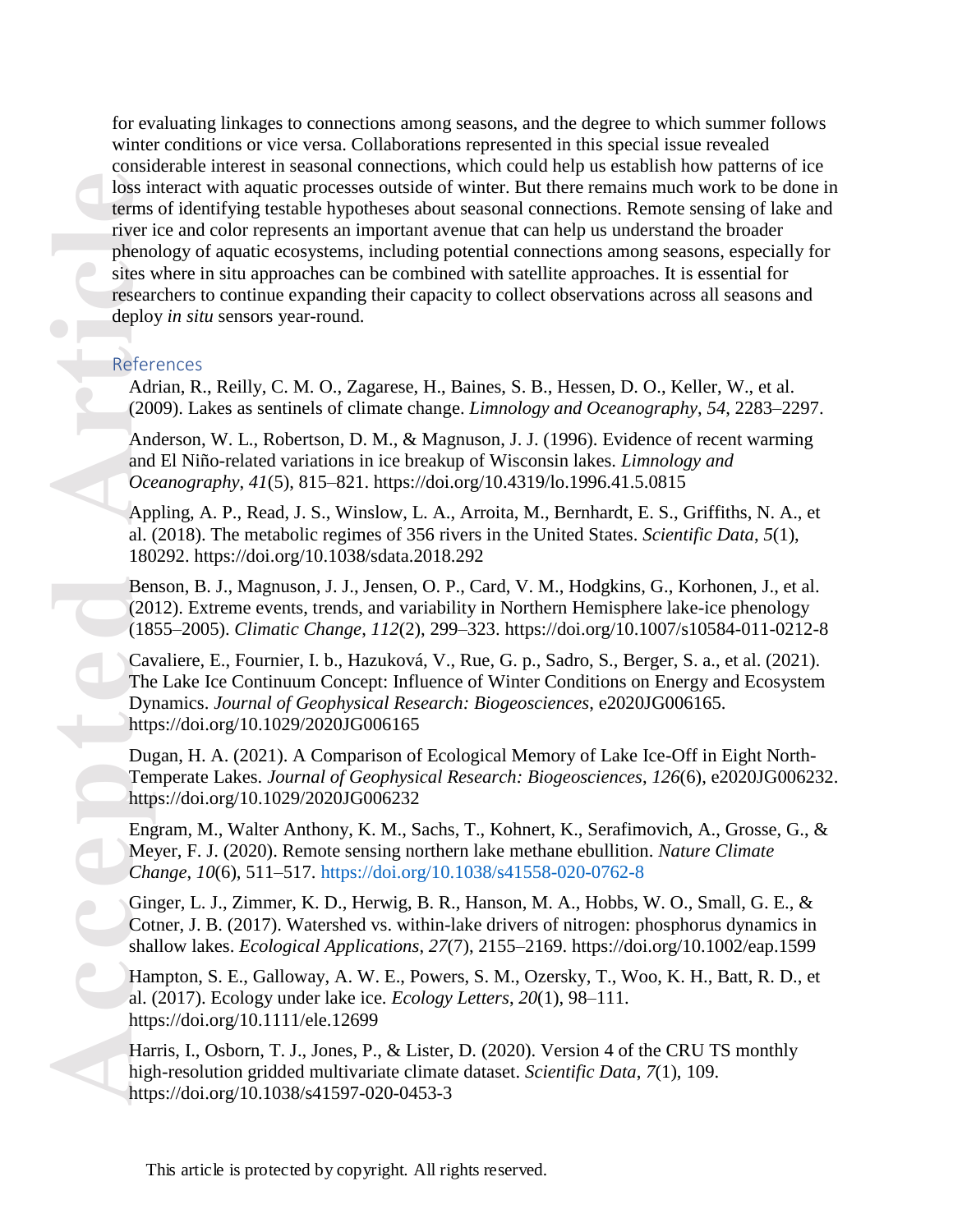Hazuková, V., Burpee, B. T., McFarlane-Wilson, I., & Saros, J. E. (2021). Under Ice and Early Summer Phytoplankton Dynamics in Two Arctic Lakes with Differing DOC. *Journal of Geophysical Research: Biogeosciences*, *126*(4), e2020JG005972. https://doi.org/10.1029/2020JG005972

Higgins, S. N., Desjardins, C. M., Drouin, H., Hrenchuk, L. E., & van der Sanden, J. J. (2021). The Role of Climate and Lake Size in Regulating the Ice Phenology of Boreal Lakes. *Journal of Geophysical Research: Biogeosciences*, *126*(3), e2020JG005898. https://doi.org/10.1029/2020JG005898

Accepted Magnetics Control<br>
Article<br>
Article<br>
Article<br>
Article<br>
Article<br>
Article<br>
Article<br>
Article<br>
Article<br>
Article<br>
Article<br>
Article<br>
Article<br>
Article<br>
Article<br>
Article<br>
Article<br>
Article<br>
Article<br>
Article<br>
Article<br>
Artic Imbeau, E., Vincent, W. F., Wauthy, M., Cusson, M., & Rautio, M. (2021). Hidden Stores of Organic Matter in Northern Lake Ice: Selective Retention of Terrestrial Particles, Phytoplankton and Labile Carbon. *Journal of Geophysical Research: Biogeosciences*, *126*(8), e2020JG006233. https://doi.org/10.1029/2020JG006233

Imrit, M. A., & Sharma, S. (2021). Climate Change is Contributing to Faster Rates of Lake Ice Loss in Lakes Around the Northern Hemisphere. *Journal of Geophysical Research: Biogeosciences*, *126*(7), e2020JG006134. https://doi.org/10.1029/2020JG006134

IPCC. (2021). *Climate Change 2021: The Physical Science Basis. Contribution of Working Group I to the Sixth Assessment Report of the Intergovernmental Panel on Climate Change*.

Jankowski, K. J., Houser, J. N., Scheuerell, M. D., & Smits, A. P. (2021). Warmer Winters Increase the Biomass of Phytoplankton in a Large Floodplain River. *Journal of Geophysical Research: Biogeosciences*, *126*(9), e2020JG006135. https://doi.org/10.1029/2020JG006135

Jansen, J., MacIntyre, S., Barrett, D. C., Chin, Y.-P., Cortés, A., Forrest, A. L., et al. (2021). Winter Limnology: How do Hydrodynamics and Biogeochemistry Shape Ecosystems Under Ice? *Journal of Geophysical Research: Biogeosciences*, *126*(6), e2020JG006237. https://doi.org/10.1029/2020JG006237

Magnuson, J. J., Webster, K. E., Assel, R. A., Bowser, C. J., Dillon, P. J., Eaton, J. G., et al. (1997). Potential Effects of Climate Changes on Aquatic Systems: Laurentian Great Lakes and Precambrian Shield Region. *Hydrological Processes*, *11*(8), 825–871. https://doi.org/10.1002/(SICI)1099-1085(19970630)11:8<825::AID-HYP509>3.0.CO;2-G

Magnuson, John J., Robertson, D. M., Benson, B. J., Wynne, R. H., Livingstone, D. M., Arai, T., et al. (2000). Historical Trends in Lake and River Ice Cover in the Northern Hemisphere. *Science*. https://doi.org/10.1126/science.289.5485.1743

McAdams, B. C., Arnold, W. A., Wilkins, M. J., & Chin, Y. P. (2021). Ice Cover Influences Redox Dynamics in Prairie Pothole Wetland Sediments. *Journal of Geophysical Research: Biogeosciences*, *126*(10), e2021JG006318. https://doi.org/10.1029/2021JG006318

Mortimer, C. H. (1942). The Exchange of Dissolved Substances between Mud and Water in Lakes. *Journal of Ecology*, *30*(1), 147–201. https://doi.org/10.2307/2256691

Moukomla, S., & Blanken, P. D. (2016). Remote sensing of the North American Laurentian Great Lakes' surface temperature. *Remote Sensing*, *8*(4), 1–15. https://doi.org/10.3390/rs8040286

Ozersky, T., Bramburger, A. J., Elgin, A. K., Vanderploeg, H. A., Wang, J., Austin, J. A., et al. (2021). The Changing Face of Winter: Lessons and Questions From the Laurentian Great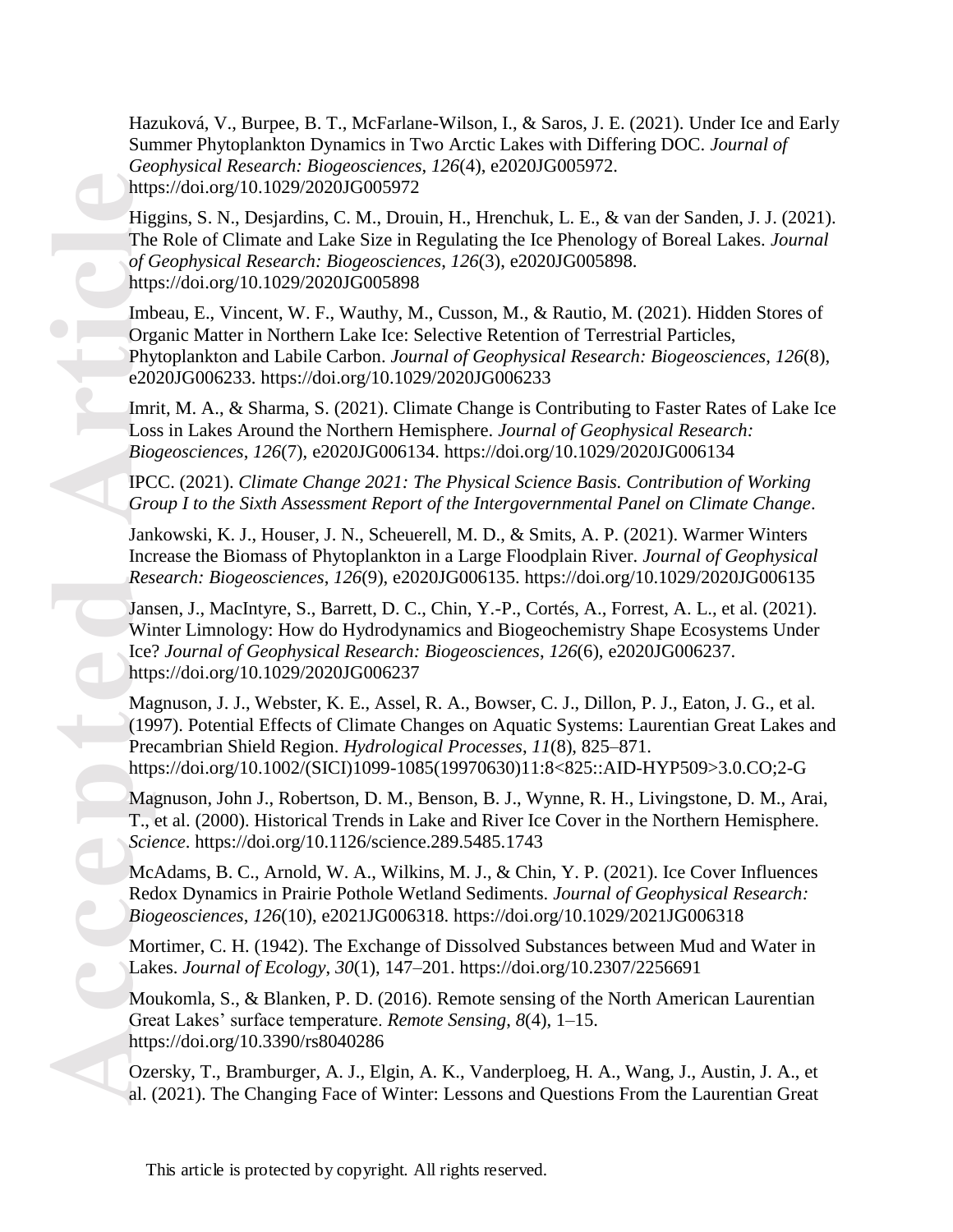Lakes. *Journal of Geophysical Research: Biogeosciences*, *126*(6), e2021JG006247. https://doi.org/10.1029/2021JG006247

**Pau**<br>
al. (Perr 126<br>
Rat in C<br>
e20<br>
Saw Pho Gee http<br>
Sha (20)<br>
Mat Sha Inte Gee http<br>
Sha Inte Gee http<br>
Sha Inte Gee http<br>
Sha Inte Gee http<br>
Sha Inte Gee http<br>
Sha Inte Gee http<br>
Son shal http<br>
The A. I<br>
The A. I<br>
126<br> Patriarche, J. D., Priscu, J. C., Takacs-Vesbach, C., Winslow, L., Myers, K. F., Buelow, H., et al. (2021). Year-Round and Long-Term Phytoplankton Dynamics in Lake Bonney, a Permanently Ice-Covered Antarctic Lake. *Journal of Geophysical Research: Biogeosciences*, *126*(4), e2020JG005925. https://doi.org/10.1029/2020JG005925

Rabaey, J. S., Domine, L. M., Zimmer, K. D., & Cotner, J. B. (2021). Winter Oxygen Regimes in Clear and Turbid Shallow Lakes. *Journal of Geophysical Research: Biogeosciences*, *126*(3), e2020JG006065. https://doi.org/10.1029/2020JG006065

Sawakuchi, H. O., Martin, G., Peura, S., Bertilsson, S., Karlsson, J., & Bastviken, D. (2021). Phosphorus Regulation of Methane Oxidation in Water From Ice-Covered Lakes. *Journal of Geophysical Research: Biogeosciences*, *126*(9), e2020JG006190. https://doi.org/10.1029/2020JG006190

Sharma, S., Blagrave, K., Magnuson, J. J., O'Reilly, C. M., Oliver, S., Batt, R. D., et al. (2019). Widespread loss of lake ice around the Northern Hemisphere in a warming world. *Nature Climate Change*, *9*(3), 227–231. https://doi.org/10.1038/s41558-018-0393-5

Sharma, S., Meyer, M. F., Culpepper, J., Yang, X., Hampton, S., Berger, S. A., et al. (2020). Integrating Perspectives to Understand Lake Ice Dynamics in a Changing World. *Journal of Geophysical Research: Biogeosciences*, *125*(8), e2020JG005799. https://doi.org/10.1029/2020JG005799

Sharma, S., Richardson, D. C., Woolway, R. I., Imrit, M. A., Bouffard, D., Blagrave, K., et al. (2021). Loss of Ice Cover, Shifting Phenology, and More Extreme Events in Northern Hemisphere Lakes. *Journal of Geophysical Research: Biogeosciences*, *126*(10), e2021JG006348. https://doi.org/10.1029/2021JG006348

Smits, A. P., Gomez, N. W., Dozier, J., & Sadro, S. (2021). Winter Climate and Lake Morphology Control Ice Phenology and Under-Ice Temperature and Oxygen Regimes in Mountain Lakes. *Journal of Geophysical Research: Biogeosciences*, *126*(8), e2021JG006277. https://doi.org/10.1029/2021JG006277

Song, S., Li, C., Shi, X., Zhao, S., Tian, W., Li, Z., et al. (2019). Under-ice metabolism in a shallow lake in a cold and arid climate. *Freshwater Biology*, *64*(10), 1710–1720. https://doi.org/10.1111/fwb.13363

Thellman, A., Jankowski, K. J., Hayden, B., Yang, X., Dolan, W., Smits, A. P., & O'Sullivan, A. M. (2021). The Ecology of River Ice. *Journal of Geophysical Research: Biogeosciences*, *126*(9), e2021JG006275. https://doi.org/10.1029/2021JG006275

Verpoorter, C., Kutser, T., Seekell, D. A., & Tranvik, L. J. (2014). A global inventory of lakes based on high-resolution satellite imagery. *Geophysical Research Letters*, *41*(18), 6396–6402. https://doi.org/10.1002/2014GL060641

Wetzel, R. (2021). *Limnology: Lake and River Ecosystems* (3rd Edition).

Williamson, C. E., Saros, J. E., & Schindler, D. W. (2009). Sentinels of change. *Science*, *323*(5916), 887.